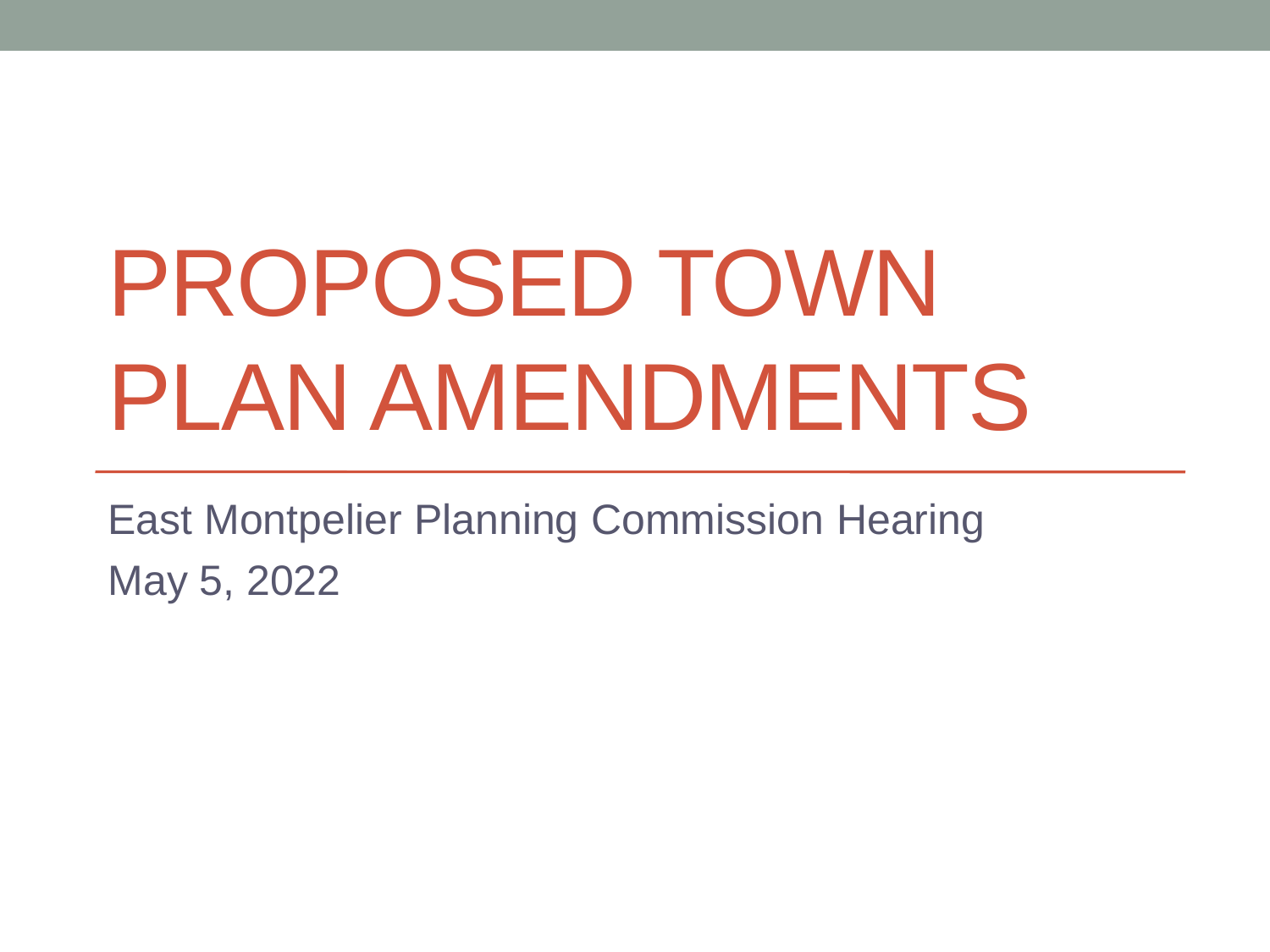# Changes Proposed

- New Section in Chapter 6 Guiding Development of Telecommunications Towers
	- Background to guide town actions
	- Criteria for preferred citing
	- Criteria for restricted areas
- Corrections to Scenic Resources Section
- New Goals, Policies, and Actions related to the above changes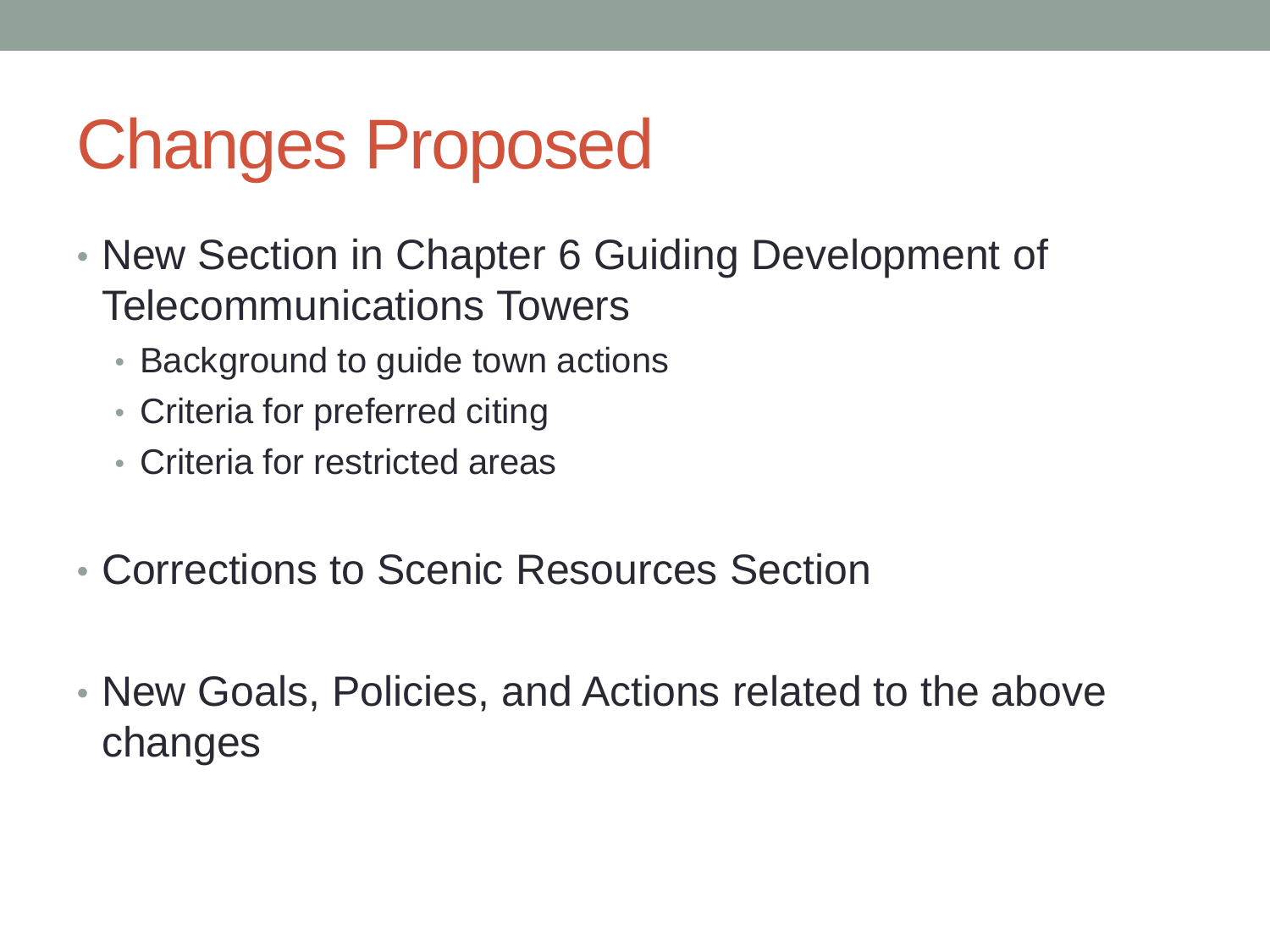# Cell Towers: Background

- No free-standing cell towers as of 2022
- Mixed quality of cell reception in town
- Shifting reliance on cell phones, with significant recent increases in cell phone only households (State-level data)
- Regulatory Process
	- Town Plans receive 'substantial deference'
	- Telecommunications Act of 1996 (federal law) prohibits local regulation based on health impacts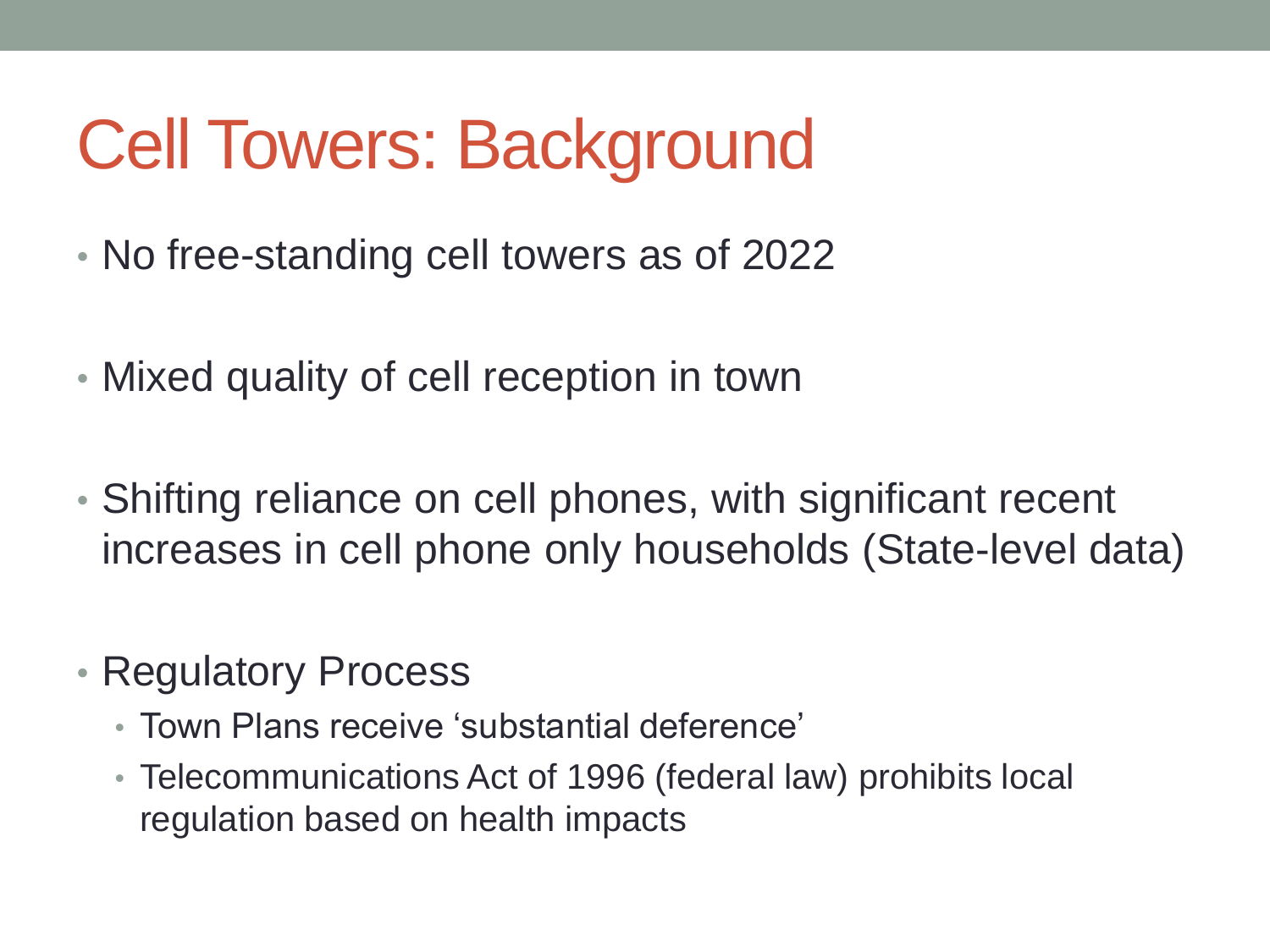## Cell Towers: Preferred Sites

- Co-located with existing towers
- Attached to existing infrastructure
- In areas where topography and tree cover shields views from populated or scenic areas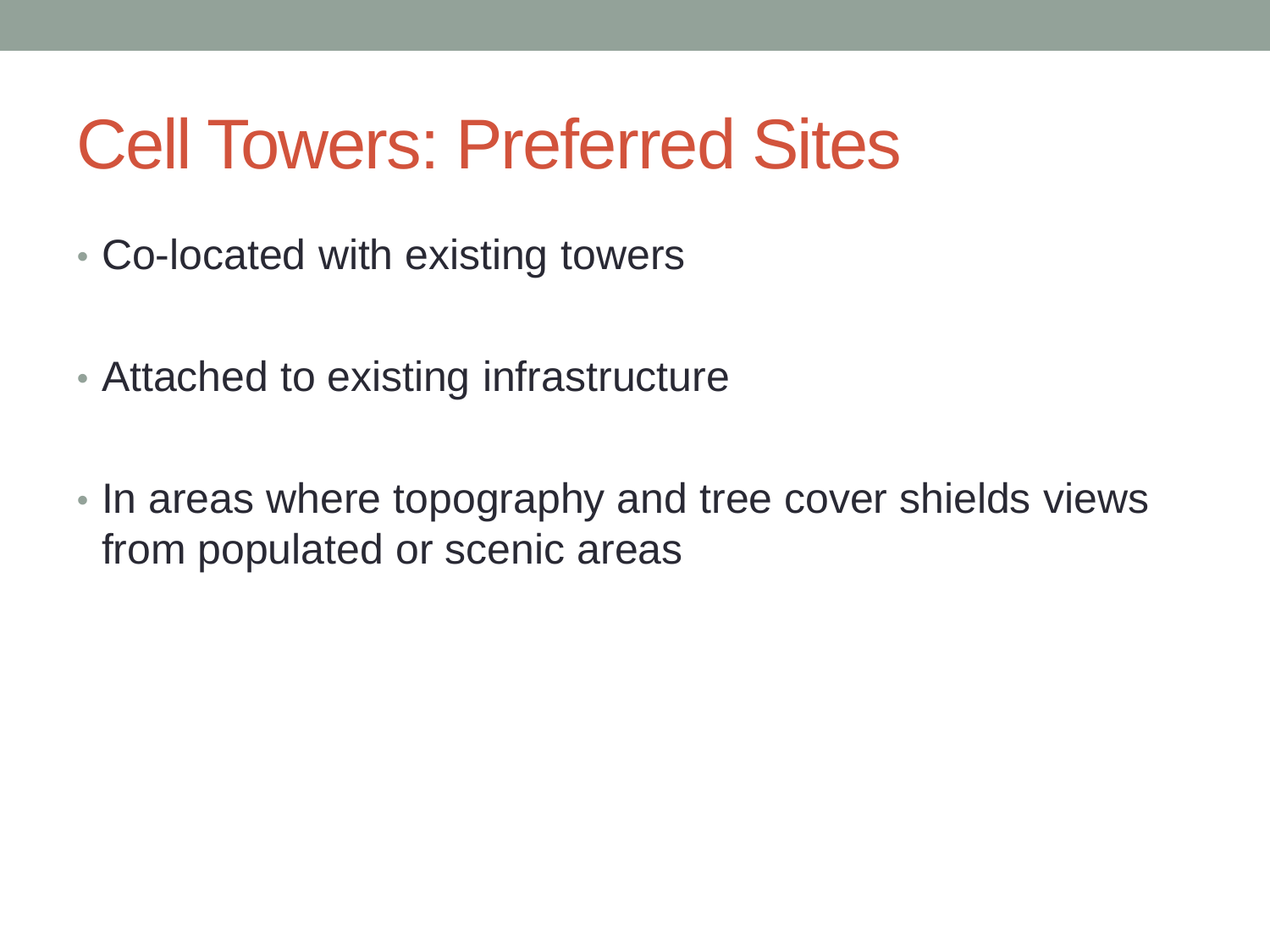#### Cell Towers: Preferred Site Example

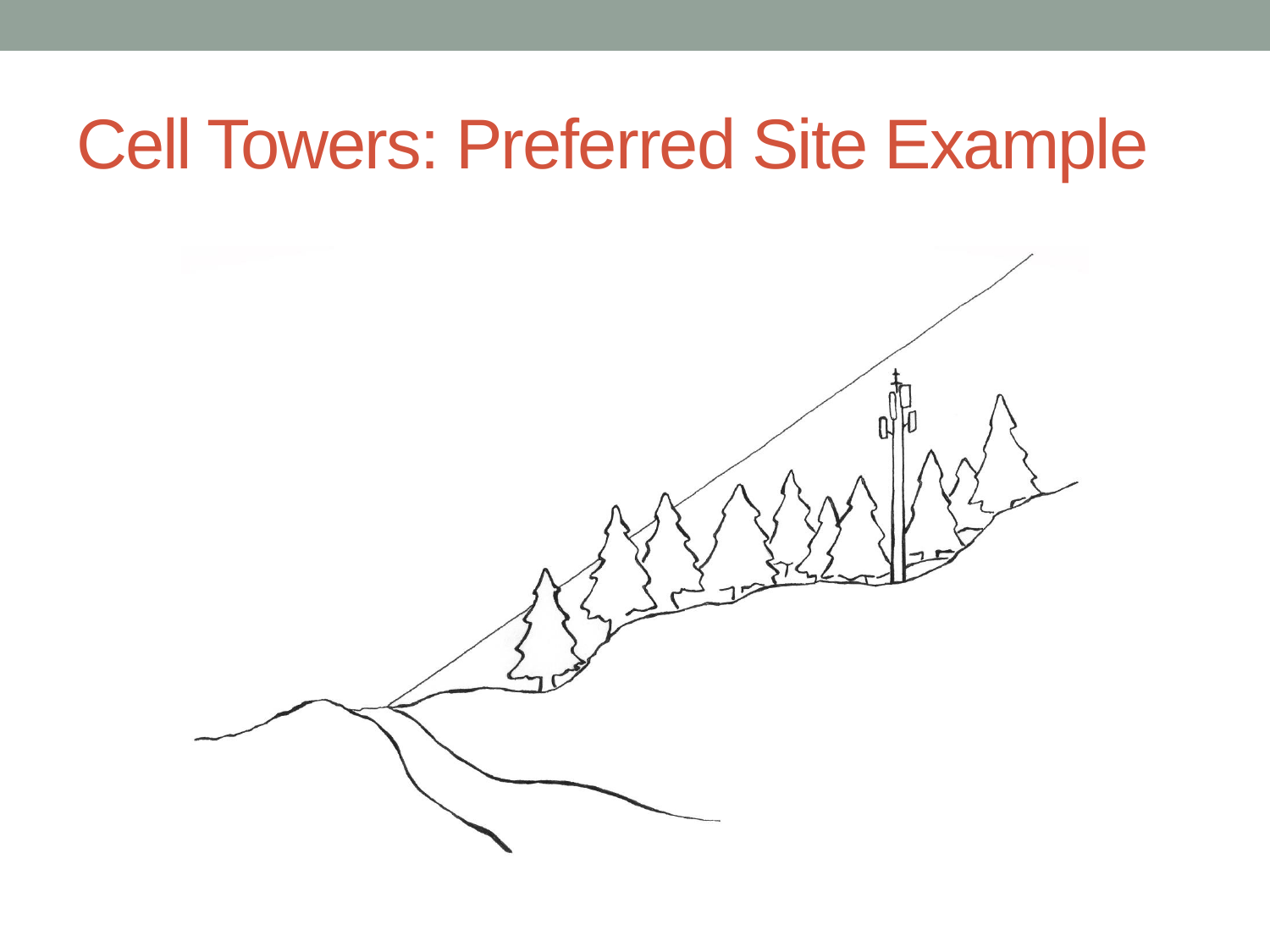## Cell Towers: Unsuitable Areas

- Village Areas
- Significant Scenic Public Views
- Ridgelines
- Areas where a tower could damage homes, sensitive natural environments, property of those not hosting the tower.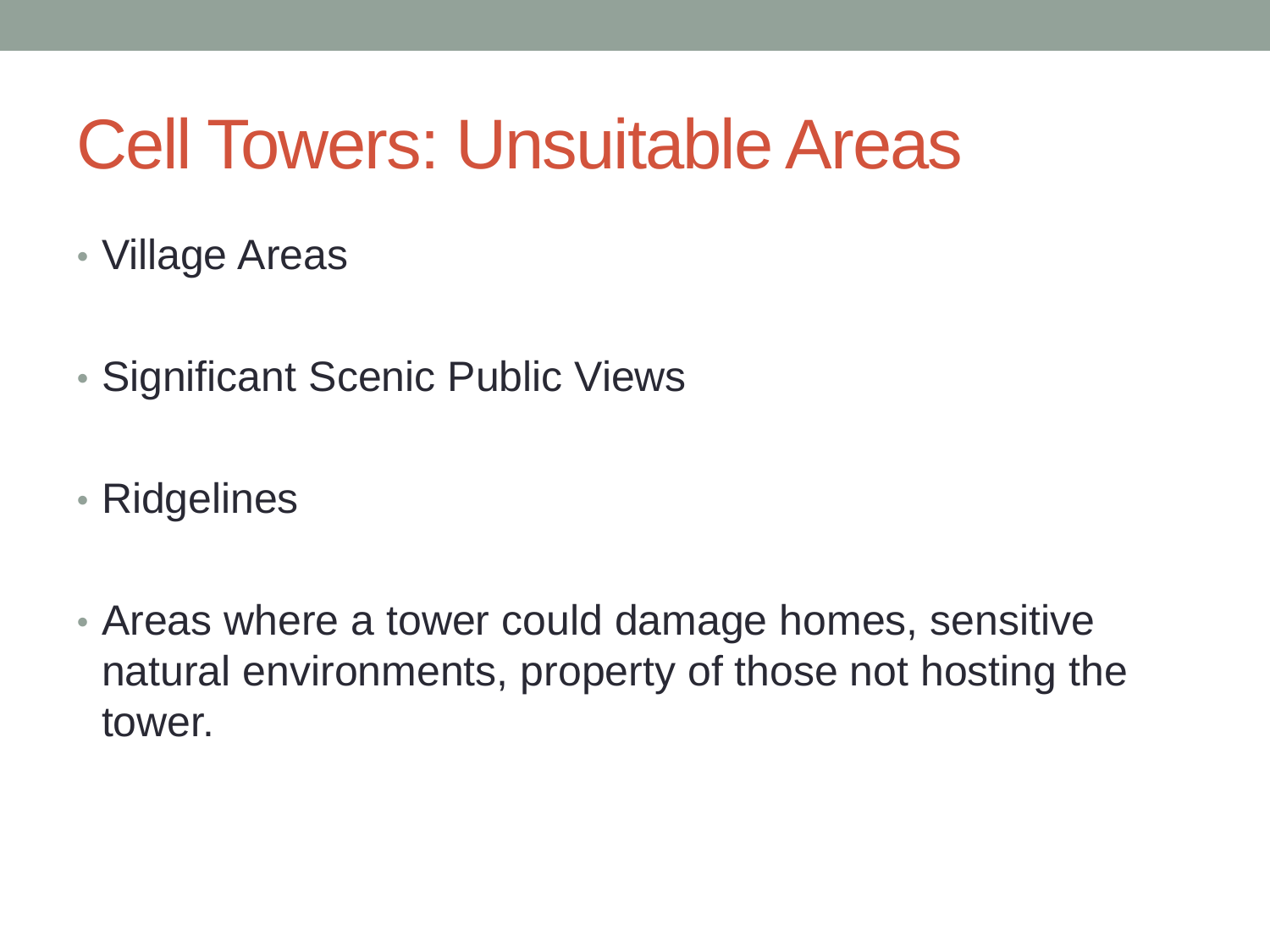## New Goals, Policies, and Actions

- **Goal 6.18**: Enable all areas of East Montpelier to have adequate cell service coverage to meet the needs of residents, businesses and emergency service providers, while protecting the town's scenic and natural resources.
- **Policy 6.18.1**: *East Montpelier supports cell service infrastructure that enables adequate cell service coverage in all areas of town and that is sited and designed to protect the town's scenic and natural resources.*
- **Action 6.18.1:** File for intervener status and/or submit public comments on Section 248a applications before the Public Utility Commission that do not meet the siting and design criteria described in the *Town Plan* and *Land Use and Development Regulations*.
- **Action 6.18.2:** Consider whether conducting an inventory of suitable cellular facility locations would be beneficial for both the town and cellular carriers and whether grant funding for such a study is available.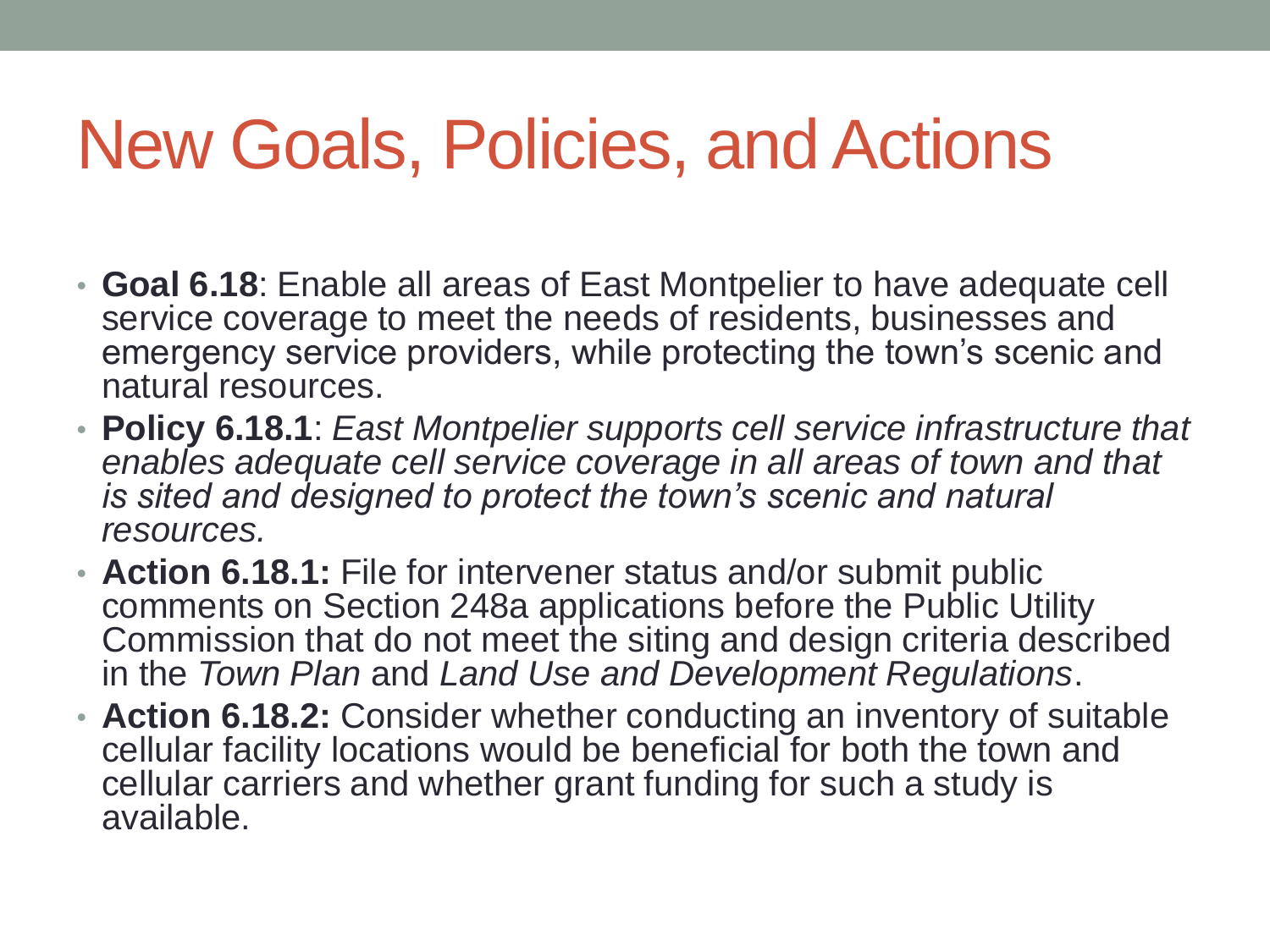## Scenic Views Updates

- Corrections to scenic views table and map
	- Two areas intended to be included in original town plan included in one but not the other
- East Montpelier trails as potential scenic areas
- Clarification of reasoning for foreground definition
- Clarifies definition of large solar projects